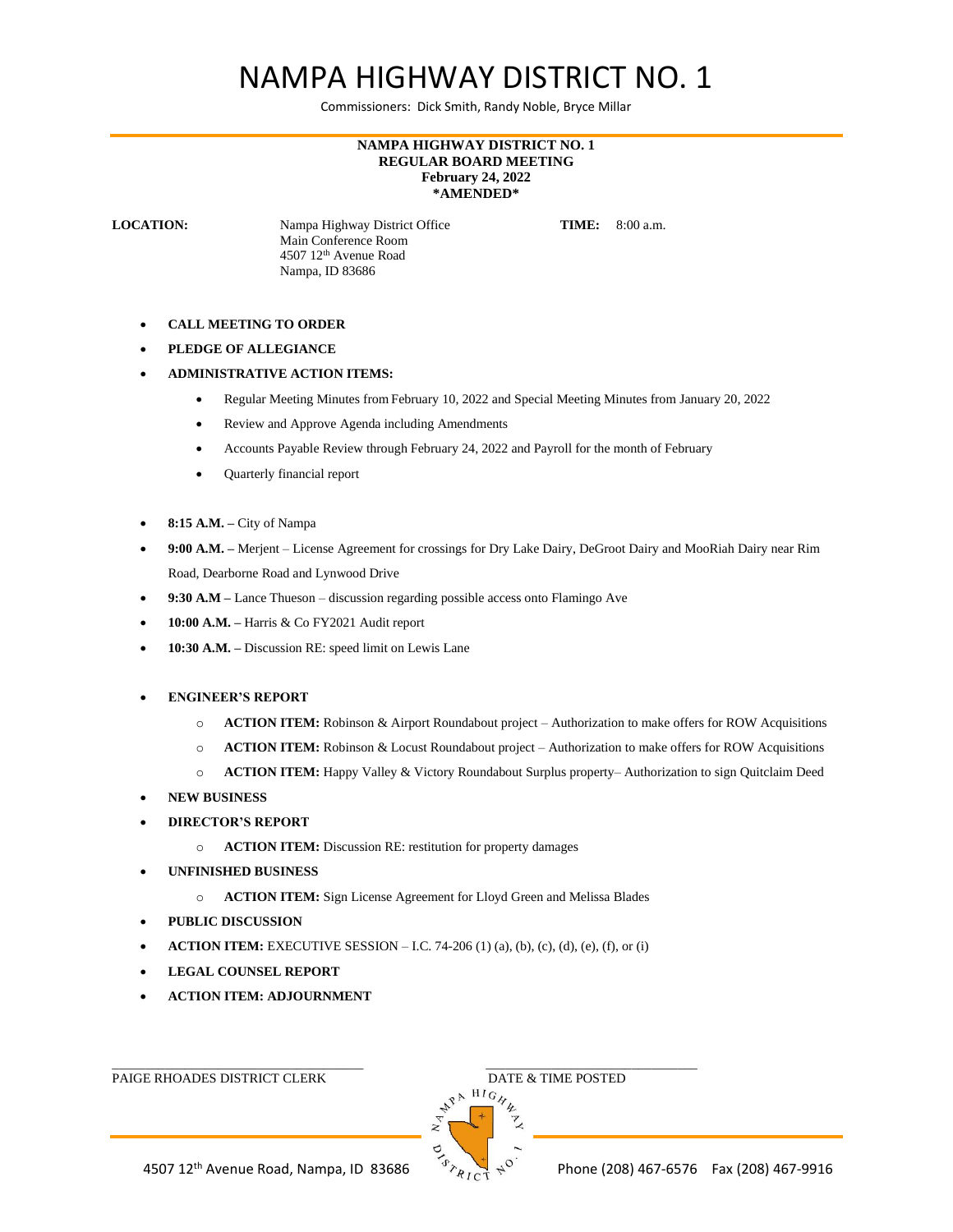## **NAMPA HIGHWAY DISTRICT NO. 1 REGULAR MEETING**

**PRESENT:** Commissioner Dick Smith, Commission Bryce Millar, and Commissioner Randy Noble; Attorney David Wynkoop, Director Devin Muchow, Engineer Nick Lehman; District Clerk Paige Rhoades; Right-of-Way Agent Eddy Thiel; **GUESTS:** None

Chairman Dick Smith called the meeting to order at 8:00 a.m. and all present said the Pledge of Allegiance.

Commissioner Noble made a MOTION to approve the Regular Meeting Minutes from February 10, 2022, and Special Meeting Minutes from January 20, 2022. Commissioner Millar SECONDED the motion. MOTION CARRIED.

Commissioner Millar made a MOTION to approve the agenda as posted. Commissioner Noble SECONDED the motion. MOTION CARRIED.

Commissioner Noble made a MOTION to approve Accounts Payable through February 24, 2022. Commissioner Millar SECONDED the motion. MOTION CARRIED.

ROW Agent Eddy Thiel provided the Board with an update regarding two items on the agenda that were postponed until a later meeting.

ROW Agent Thiel presented the Board with the License Agreement for Lloyd Green for access to 5<sup>th</sup> Street in Bowmont. Commissioner Millar made a MOTION to approve and authorize the Chairman to sign the License Agreement. Commissioner Noble SECONDED the motion. MOTION CARRIED.

District Engineer Nick Lehman began the Engineer's work report.

For the Middleton & Orchard Signal Project, Engineer Lehman advised the Board that Knife River is finishing up working on the piping. They have the sewer on the west leg of Orchard to still complete. Engineer Lehman advised the Board that Knife River will begin working on the road section in the next week or so. Utility Companies have until Tuesday, March 1<sup>st</sup> to complete their work. They have all indicated that they will be finished by then. Lumen is currently the only utility still there working.

For Robinson & Locust Roundabout, Engineer Lehman advised the Board that John Hill is preparing the final offer letters for the property owners on the north side of Locust in preparation for possible litigation. One property owner John Hill spoke with advised Mr. Hill that he had sold the property to a developer so John Hill will look into the details.

For the Happy Valley & Victory Surplus Property, Engineer Lehman advised the Board that Robert & Tina Clure have signed the Sales Agreement for the smaller surplus property adjacent to their property. Engineer Lehman advised the Board he needed a motion to approve and authorize signatures for the quitclaim deed for Parcel 13N. Commissioner Millar made a MOTION to approve and authorize the Board to sign the Quitclaim deed for Parcel 13N. Commissioner Noble SECONDED the motion. MOTION CARRIED. Engineer Lehman advised the Board that the other property was sent to other agencies but there has not been any interest yet.

For the FY 2022 Paving and Seal Coat bids, Engineer Lehman advised the Board that the first advertising for bid openings was in the newspaper today. Engineer Lehman stated that the bid opening for both Paving and Seal Coat will be on March 10<sup>th</sup>, 2022.